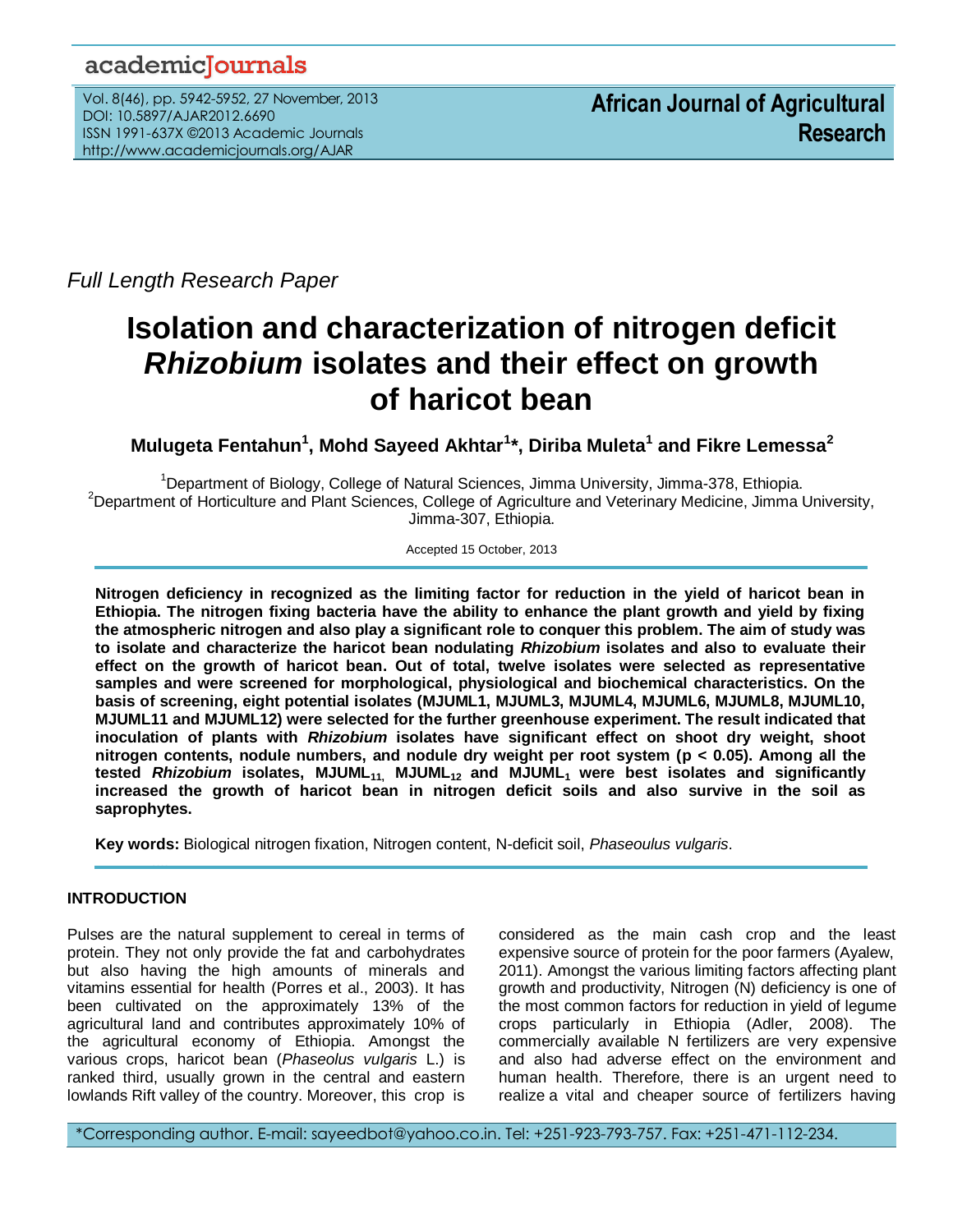eco-friendly approach.

The exploitation of biological nitrogen fixation (BNF) by legume-*Rhizobium* symbiosis is most prominent symbiosis found in nature (Peoples et al., 1995) and a very promising approach to enhance the fertility of soil. It provides about 65% of total biosphere nitrogen to the plant (Lodwig et al., 2003). The effectiveness of BNF may depend on survival of the *Rhizobium* spp. under different soil conditions like salinity, drought, acidity, soil temperature [\(Zahran,](http://www.ncbi.nlm.nih.gov/sites/entrez?cmd=search&db=PubMed&term=%20Zahran%2BHH%5bauth%5d) 1999). Andrade et al. (2002) reported decrease in the abundance and diversity of *Rhizobium* spp. with increase in soil acidity. However, O'Hara et al. (2002) found that the abundance and diversity of *Rhizobium* spp. provides a large resource of natural germplasm with high adaptability under different soil conditions. The presence of nodules and the rate of  $N<sub>2</sub>$ -fixation are the determinative criteria to measure the effectiveness of *Rhizobium* spp. present in the soil (Amijii and Giller (1998). Earlier reports on the diversity of *Rhizobia* associated with legumes indicated that the *Rhizobium etli* is most predominant species present in the nodules of *Phaseolus vulgaris* (Bernal and Graham, 2001; Martinez-Romero, 2003). In addition, the presence of other *Rhizobium* spp. (*Rhizobium leguminosarum bv. phaseoli, Rhizobium gallicum* and *Rhizobium giardinii*) were also reported (Martinez-Romero, 2003). However, Yadegari and Rahmani (2010) reported the inoculation of *Rhizobium* strains increased in yield characteristics, dry matter and protein content in bean. In the present study, attempts were made to isolate and characterize the haricot bean nodulating rhizobia in nitrogen deficit soil and also to evaluate their effect on the growth of haricot bean.

## **MATERIALS AND METHODS**

## **Sampling sites and sample collection**

The root samples were collected from the eight different (Bedabuna, Dedo, Serbo, Gimbe, Yebu, Haro, Kilicher and Sertsi) haricot bean growing districts of Jimma zone, South-Western, Ethiopia. In order to collect the root-nodule bacterium the root along with rhizospheric soil around the haricot bean was collected from each site up to the depth of 0 to 30 cm in the polyethylene bags. The samples were immediately brought to College of Agriculture and Veterinary Medicine, Jimma University, Ethiopia for further analysis. The pH of the soil was measured with the help of digital pH meter while, the nitrogen content was measured according to Kjeldahl method.

## **Isolation and maintenance of** *Rhizobium* **isolates**

The collected root-samples of each district were washed gently with tap water to remove the adhering soil particles and placed separately on the blotting sheet to remove the excess moisture. After washing, clean and fresh nodules were detached from root with the help of sterilized forceps and immediately transferred to properly label sterilized Petri plates. The nodules were surface sterilized with 95% ethanol followed by 3%  $H_2O_2$  and washed six times with sterile distilled water.

The clean and fresh root-nodules were crushed into sterilized Petri plates with the help of glass rot in a drop of sterile distilled water under laminar flow. A loop full of each nodule suspension was streaked onto the pre-solidified properly labeled Petri plates containing yeast extract mannitol agar (YEMA) medium  $(KH_2PO_4)$ 0.5 g; K<sub>2</sub>HPO<sub>4</sub> 0.5 g; yeast extract 0.5 g; NaCl 0.2 g; MgSO<sub>4</sub>.7H<sub>2</sub>O 0.2 g; Mannitol 10.0 g; and agar 16.0 g in 1,000 ml of distilled water, pH 7.0). The Petri plates were incubated at  $28 \pm 2^{\circ}$ C for 5 days. Single colony of each isolate was picked with the help of sterilized loop and transferred into test tubes containing 5 ml of sterilized yeast extract mannitol broth (YEMB). The test tubes were vortexes and placed on rotary shaker for 48 h at room temperature.

A loop-full of culture suspensions from each isolate was streaked on separate Petri plates containing YEMA medium and incubated at  $28 \pm 2^{\circ}$ C for 5 days and pure culture of each isolates was maintained on YEMA slant containing  $0.3\%$  CaCO<sub>3</sub> (w/v) and incubated at 28  $\pm$  2°C for 48 h. After sufficient growth the slants were preserved in the refrigerator at 4°C and designated as (Mulugeta Jimma University Microbiology Laboratory) MJUML isolates.

#### **Confirmatory test of the** *Rhizobium* **isolates**

After purification gram staining was performed to confirm the identity of the *Rhizobium* isolates followed by growth on Peptoneglucose agar medium and Cango red medium.

## **Gram staining**

The isolates were subjected to gram staining technique and observed under light microscope at ×100 magnification using oil immersion. A single colony from the agar plates was transferred to a drop of water on glass slide and observed for cell motility.

#### **Growth on the peptone-glucose agar medium**

The peptone-glucose agar medium was prepared by dissolving peptone 10.0 g, glucose 5.0 g, agar 15.0 g, and 10 ml of Bromocresol purple in 1,000 ml of distilled water and the pH was adjusted to 6.8. Three days old *Rhizobium* isolates grown in YEMB was streaked onto peptone-glucose agar medium. The Petri plates were incubated at  $28 \pm 2^{\circ}$ C for 5 days to observe the growth and change in the colour.

## **Congo red absorption test**

About 10 ml of stock solution of Congo red (0.25 g of Congo Red in 100 ml distilled water) was added to 100 ml of YEMA medium and autoclaved. The three day old culture grown in YEMB was streaked on Petri plant containing cango red supplemented YEMA medium. The Petri plates were covered with black plastic sheet to prevent absorption of light and were incubated at  $28 \pm 2^{\circ}$ C for 5 days. The colonies of *Rhizobium* isolates appears showed the absorption of Congo red.

#### **Character identification**

A loop full three day old culture of each Rhizobial isolate was streaked on the YEMA Petri plates for character identification and was incubated at  $28 \pm 2^{\circ}$ C for 5 days. The diameter, shapes, colour and mucous production of the colonies were recorded. The growth of each *Rhizobium* isolates were also determined on tryptone lacking calcium (TY-Ca<sup>++</sup>) medium YEMA medium containing 2%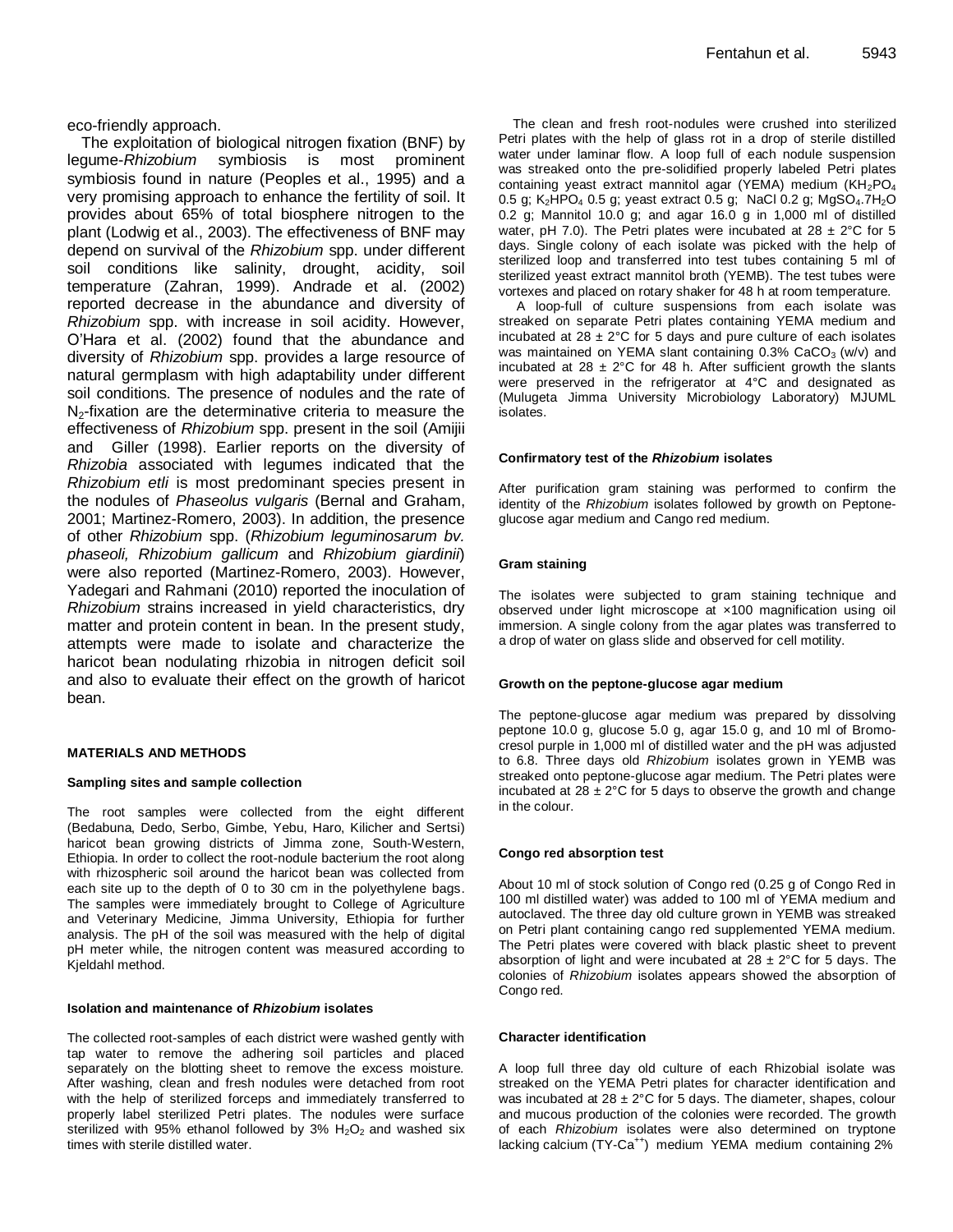urea and Luria Bertani agar medium.

#### **Determination of growth rate**

A single colony of each *Rhizobium* isolate was transferred into test tubes containing 10 ml YEMB and placed on a rotary shaker (125 rev/min) at room temperature for 48 h. One milliliter of suspension  $(1 \times 10^8 \text{ cfu/ml})$  was transferred into 250 ml Erlenmeyer flasks containing 100 ml of YEMB. The turbidity was measured in terms of optical density at 540 nm using spectrophotometer (Jenway, 6405 UV/vis spectrophotometer) against the blank (sterilized uninoculated YEM broth) and the mean generation time was calculated for each isolates.

#### **Physiological and biochemical characterization**

All the isolates were standardized by the method of McFarland and the concentration of the inoculum was adjusted to  $1 \times 10^8$  cfu/ml. About 30 μl of the inoculums suspensions was streaked onto Petri plates containing YEMA plates and were incubated at  $28 \pm 2^{\circ}$ C for 5 days. Each isolate was replicated thrice for each test. The growth of was recorded as (+) for slight growth, (++) for abundant growth and (-) for no growth.

#### **Effect of pH tolerance**

The ability of the *Rhizobium* isolates to grow in acidic or basic media was tested by streaking the each isolate on separate Petri plates on YEMA with pH adjusted to 4.0, 4.5, 5.0, 6.0, 7.0, 8.0, 9.0, 10.0, 11.0 and 12.0.

#### **Effect of salt tolerance**

The ability of the *Rhizobium* isolates to grow in different concentrations of salt was tested by streaking each isolates separately onto YEMA supplemented with 1, 2, 3, 3.5 and 4% (w/v) NaCl.

#### **Effect of temperature tolerance**

Tolerance of *Rhizobium* isolates to high temperatures was tested by inoculating the each isolate onto Petri plates containing YEMA. The Petri plates were incubated at 37, 40, 45, 50 and 55°C.

#### **Antibiotic resistance test**

Resistance to antibiotics of *Rhizobium* isolates was determined by inoculating each isolate on Petri plates containing YEMA supplemented with freshly prepared filter sterilized antibiotics of different concentration (10.0 and 20.0 μg/ml). The stock solution of antibiotics (Ampicilline, chloramphenicol, erythromycin, neomycin sulfate, tetracycline and penicillin) were prepared according to method of Somasegaran and Hoben (1994). Chloramphenicol and Erythromycin was dissolved in NaOH and ethanol respectively while, the rest were soluble in distilled water. The stock solution of each antibiotic was prepared by dissolving 2.0 g of antibiotics in 100 ml of distilled water.

#### **Carbohydrate utilization**

All the *Rhizobium* isolates were tested for their ability to utilize the

various carbon sources in carbohydrate free basal medium. About eleven carbon sources such as monosaccharides (D-glucose, Dfructose, inositol, mannose and xylose), disaccharides (maltose, Dsucrose), sugar alcohols (mannitol and glycerol) and polysaccharides (starch and dextrin) were used. The carbohydrate free basal medium was prepared by dissolving the MgSO<sub>4</sub>.7H<sub>2</sub>O 0.2 g; NaCl 0.2 g; K2HPO<sub>4</sub> 0.5 g; KH<sub>2</sub>PO<sub>4</sub> 0.5 g; Yeast extract 0.05 g and agar 15.0 g in 1,000 ml of distilled water. The pH of the medium was adjusted to 7.0. The concentration of the carbon source was 1% (w/v). Each heat labile carbohydrate was filter sterilized using 0.2 μm Millipore and added to the autoclaved sterilized medium. The isolates were streaked on the Petri plates in three replicates. The presence or absence of growth was recorded after 5 days.

#### **Phosphate solubilizing ability**

Phosphate solubilizing ability was assessed on solid Sperber's basal medium (1958) (glucose 10.0 g; yeast extract  $0.5$  g; CaCl<sub>2</sub>  $0.1$ g;  $MgSO<sub>4</sub>$ .7H<sub>2</sub>O 0.25 g; and agar 15.0 g in 1000 ml of distilled water) supplemented with 2.5 g/L  $Ca_{3}(PO_{4})_{2}$ . The pH of the medium was adjusted to 7.2. The each *Rhizobium* isolate was inoculated to separate Petri plates incubated at  $28 \pm 2^{\circ}$ C for 5 days. The diameter of clear (halo) zone of around each isolates was measured (Edi-Premono et al., 1996).

#### **Greenhouse experiment**

Out of twelve, eight *Rhizobium* isolates were recognized as the potential isolates and were selected for greenhouse experiment. The greenhouse was conducted at College of Agriculture and Veterinary Medicine, Jimma University, Jimma Ethiopia. Surfacesterilized plastic pots (3 kg capacity) were filled with sterilized sand and autoclaved at 121°C for 15 min.

The uniform, white colored, healthy seeds of haricot bean were surface sterilized with 95% ethanol for 10 s followed by 0.3%  $H_2O_2$ for 60 s and rinsed 6 times in sterile distilled water. The four surface-sterilized seeds were germinated on sterilized water agar plates (7.5 g of agar in 1,000 ml of distilled water) incubated at 27°C for 48 h. The germinated seeds were transferred into plastic pot containing sterilized sand with the help of a sterile forceps. One week after germination the seedlings were thinned to maintain three healthy seedlings per pot.

#### **Inoculation techniques**

About 1 ml of each *Rhizobium* isolates (1x10<sup>8</sup> cfu/ml) was poured around the root using sterile pipette and covered with the layer of sand. All pots were fertilized with quarter strength of N-free medium (Broughton and Dilworth, 1970). Initially, all the plants were received 100 ml of 0.05% KNO<sub>3</sub> (w/v) as nitrogen source. The positive control was irrigated with 100 ml of 0.05%  $KNO<sub>3</sub>$  (w/v) solution and also 100 ml of quarter-strength N-free nutrient solution was supplied to each pot once in a week. The negative control was treated with same amount of sterile distilled water and the plants were watered every alternate day.

#### **Experimental design**

The experiment carried out in complete randomized block design with eight *Rhizobium* isolates, positive (with N-free medium) and negative (without N-free medium) control. Each treatment was replicated three times  $(10 \times 3 = 30$  treatments).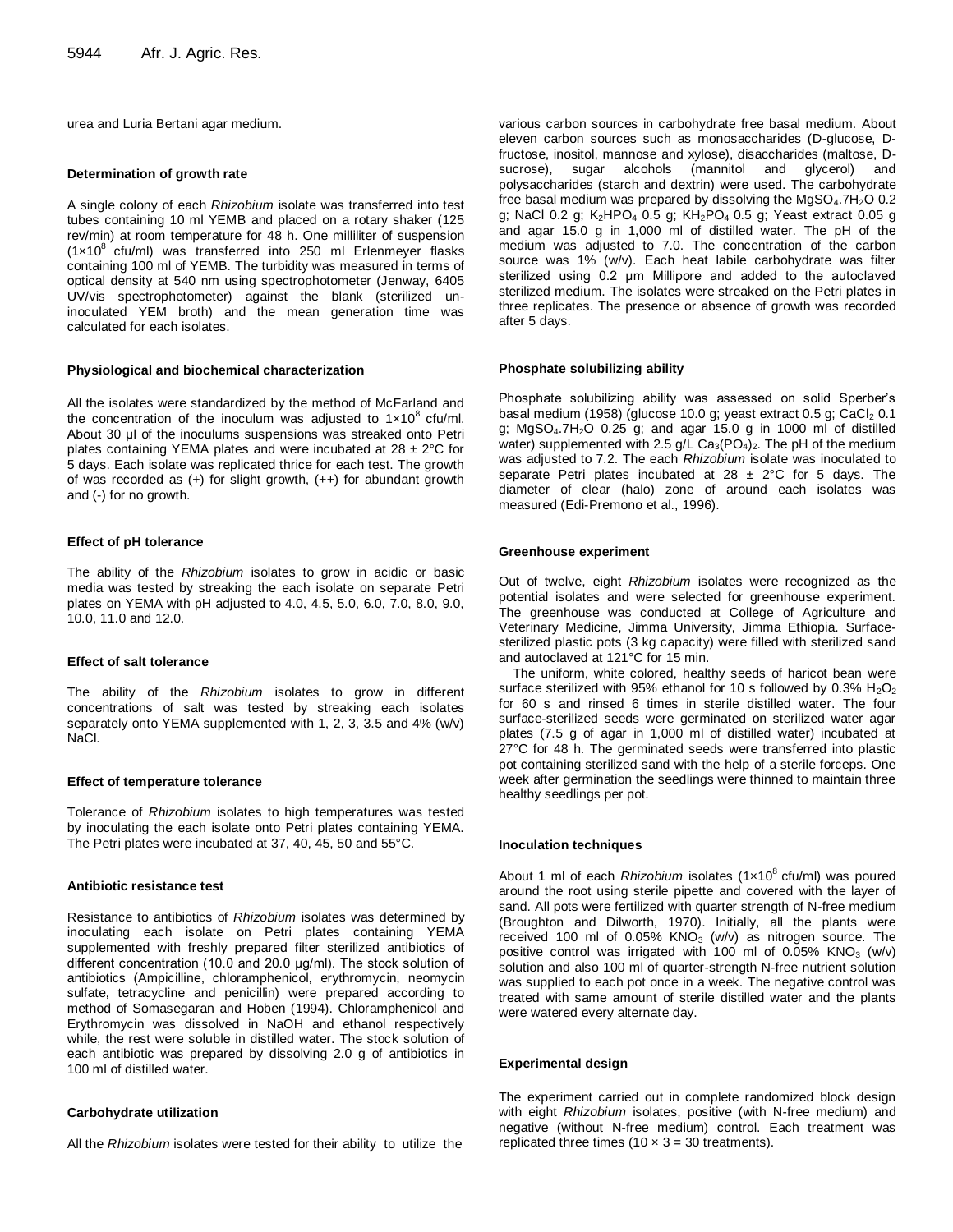| <b>Isolates</b>           | <b>Sampling sites</b> | Soil pH | N content in soil (%) |
|---------------------------|-----------------------|---------|-----------------------|
| MJUML <sub>1</sub>        | Serbo                 | 4.75    | 0.037                 |
| MJUML <sub>2</sub>        | Serbo                 | 4.74    | 0.036                 |
| MJUML <sub>3</sub>        | Haro                  | 6.22    | 0.130                 |
| MJUML <sub>4</sub>        | Dedo                  | 7.22    | 0.149                 |
| MJUML <sub>5</sub>        | Dedo                  | 7.24    | 0.151                 |
| <b>MJUML</b> <sub>6</sub> | Bedabuna              | 5.40    | 0.107                 |
| MJUML <sub>7</sub>        | Bedabuna              | 5.41    | 0.104                 |
| <b>MJUML</b> <sub>8</sub> | Gimbe                 | 5.71    | 0.173                 |
| MJUML <sub>9</sub>        | Gimbe                 | 5.70    | 0.172                 |
| $MJUML_{10}$              | Yebu                  | 5.97    | 0.112                 |
| $MJUML_{11}$              | Sertse                | 4.60    | 0.168                 |
| $MJUML_{12}$              | Kilicher              | 5.18    | 0.167                 |

**Table 1.** Description of sampling sites, soil pH, and nitrogen content in soil (%) of *Rhizobium* isolates collected from different Jimma zone, South-Western, Ethiopia.

## **Observations**

The plants were harvested 45 days after inoculation. Data were recorded on shoots dry weight, shoot nitrogen content, number of nodules, nodule dry weight per root system. The shoot nitrogen content was determined by Kjeldahl method.

## **Statistical analysis**

Data were statistically analyzed using one way ANOVA using statistical software SPSS 17.0 at  $p = 0.05$ . Duncan multiple range test was performed to denote the significant difference between the treatments. Standard errors were also calculated and graphs were prepared using sigma plot version 10.0.

## **RESULTS**

Forty eight isolates belonging to *Rhizobium* spp. were isolated from soil samples collected from eight different haricot bean growing districts of Jimma zone, South-Western, Ethiopia. Out of total, twelve isolates were selected as a representative of the eight sampling sites and were screened for the further confirmatory tests. The pH and nitrogen content in the soil of the sampling site is listed in Table 1.

## *Morphology and cultural characteristics of isolates*

All the isolates were failed to absorb congo red pigment when grown on YEMA-CR medium. The isolates change the colour of Bromocresol purple, when grown on glucose peptone agar medium and showed a poor growth and changed the YEMA-BTB medium. All isolates were Gram-negative and rod shaped and also exhibited different generation time (Figure 1). All the isolates showed the presence of creamish colonies on PYmedium except  $MJUML<sub>4</sub>$ ,  $MJUML<sub>8</sub>$  and  $MJUML<sub>11</sub>$ . Among all the isolates MJUML<sub>1</sub>, MJUML<sub>5</sub>, MJUML<sub>6</sub>, MJUML<sub>7</sub>,  $MJUML<sub>8</sub>$ , MJUML<sub>9</sub>, and MJUML<sub>11</sub>, showed large mucoid growth on YEMA medium, isolates  $MJUML<sub>1</sub>$ ,  $MJUML<sub>2</sub>$ ,  $MJUML<sub>3</sub>$ , and  $MJUML<sub>12</sub>$ , showed small mucoid, while isolate MJUML<sub>4</sub> small dry growth on YEMA media (Table 2).

Almost all isolates except MJUML<sub>3</sub> exhibits high amount of exo-polysaccharide on the medium showing the colony diameters in the range of 2.0 to 5.0 mm. The largest colony diameter (5.0 mm) was recorded in isolates  $MJUML<sub>6</sub>$  and  $MJUML<sub>11</sub>$  on YEMA medium (Table 2). All isolates were well grown on TY-Ca<sup>++</sup>, Luria Bertani agar medium and YEMA medium supplemented with 2.0% urea (Table 3). However, isolates  $MJUML<sub>8</sub>$  were not able to grow on Luria Bertani agar medium and YEMA medium supplemented with 2.0% urea (Table 3).

## **Physiological and biochemical tests**

## **Effect of pH tolerance**

All the isolates showed profuse growth at pH 5.0 to 10.0 (Table 4). The growth was also observed at pH 4.5 except MJUML<sub>9</sub> and MJUML<sub>10</sub>. Isolates MJUML<sub>1</sub> and  $MJUML<sub>2</sub>$  and  $MJUML<sub>6</sub>$  showed abundant growth at pH 4.0, however, isolates  $MJUML<sub>7</sub>$  and  $MJUML<sub>11</sub>$  showed poor growth at this pH. Out of twelve isolates, 9.0 grow at pH 11.0 and almost all isolates were not able to grow at pH 12.0.

## **Effect of salt tolerance**

All isolates showed disparity in tolerance to different concentrations of salt (Table 5). Almost all of the isolates were grown in medium having 1.0 and 2.0% concentration of NaCl. On increasing the concentration of the salts the growth of the isolates were decreased. Isolates MJUML $_5$  and MJUML $_{12}$  were ability to grow at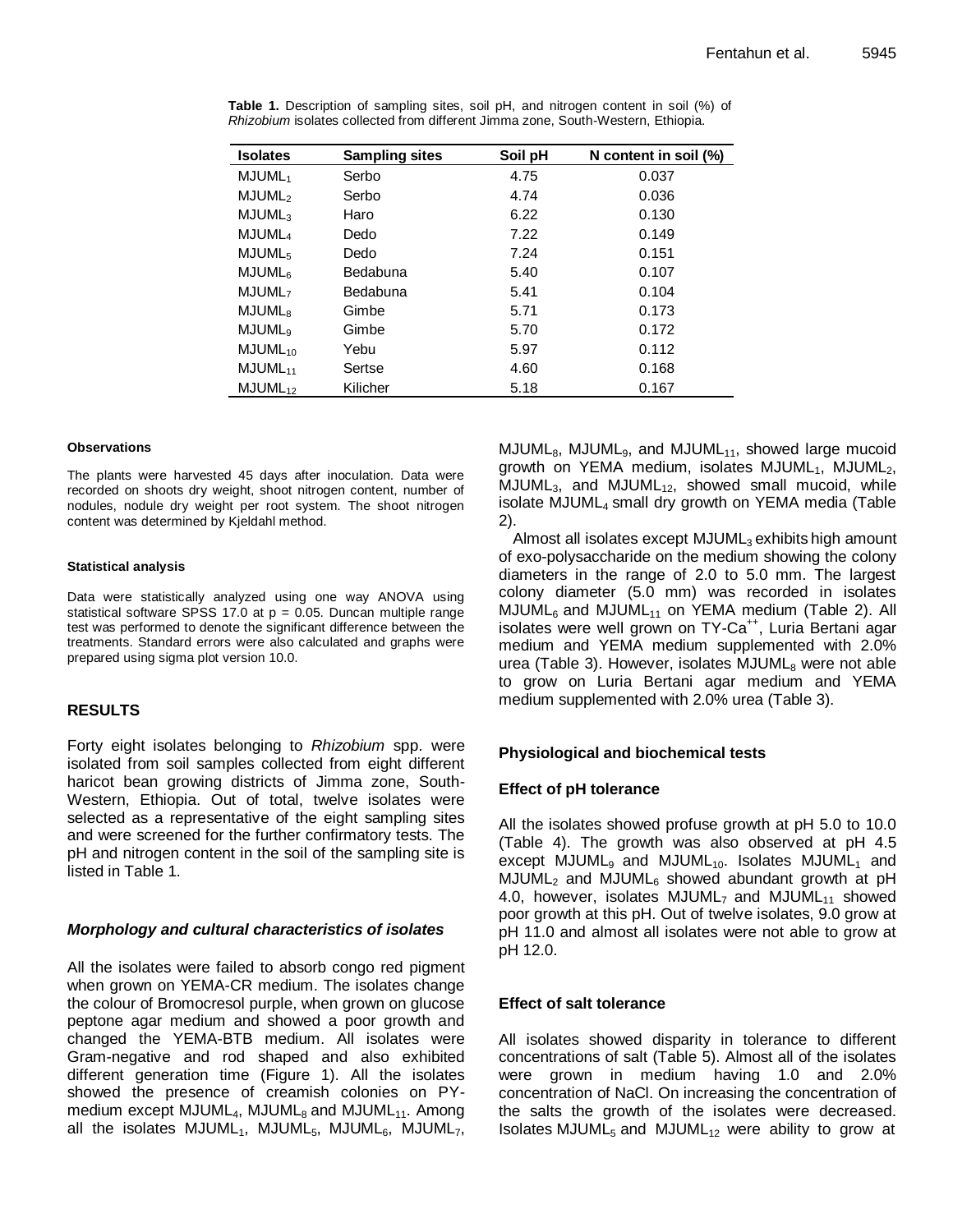|                           |                          | Morphological and cultural characteristics of isolates |                             |                 |                             |  |  |  |
|---------------------------|--------------------------|--------------------------------------------------------|-----------------------------|-----------------|-----------------------------|--|--|--|
| <b>Isolates</b>           | Growth on<br><b>YEMA</b> | <b>Colony diameter</b><br>(mm)                         | <b>Colony</b><br>morphology | Colony<br>color | <b>Mucous</b><br>production |  |  |  |
| MJUML <sub>1</sub>        | Large mucoid             | $2 - 4$                                                | Creamy                      | Whitish         | High                        |  |  |  |
| MJUML <sub>2</sub>        | Small mucoid             | $2 - 3$                                                | Creamy                      | Yellowish       | Medium                      |  |  |  |
| MJUML <sub>3</sub>        | Small mucoid             | $1 - 2$                                                | Creamy                      | Yellowish       | <b>Medium</b>               |  |  |  |
| MJUML <sub>4</sub>        | Small dry                | $2 - 3$                                                | Rough                       | <b>Whitish</b>  | Low                         |  |  |  |
| MJUML <sub>5</sub>        | Large mucoid             | $3 - 4$                                                | Creamy                      | Yellowish       | High                        |  |  |  |
| <b>MJUML</b> <sub>6</sub> | Large mucoid             | $4 - 5$                                                | Creamy                      | Whitish         | High                        |  |  |  |
| MJUML <sub>7</sub>        | Large mucoid             | $3 - 4$                                                | Creamy                      | Whitish         | High                        |  |  |  |
| <b>MJUML</b> <sub>8</sub> | Large mucoid             | $2 - 3$                                                | Smooth                      | Whitish         | High                        |  |  |  |
| <b>MJUML</b> <sub>9</sub> | Large mucoid             | $3 - 4$                                                | Creamy                      | Yellowish       | High                        |  |  |  |
| $MJUML_{10}$              | Small mucoid             | $2 - 3$                                                | Creamy                      | Whitish         | Medium                      |  |  |  |
| $MJUML_{11}$              | Large mucoid             | $4 - 5$                                                | Rough                       | Yellowish       | High                        |  |  |  |
| $MJUML_{12}$              | Small mucoid             | $2 - 3$                                                | Creamy                      | Whitish         | Medium                      |  |  |  |

**Table 2.** Growth, morphological and cultural characteristics of the *Rhizobium* isolates.

**Table 3.** Growth of *Rhizobium* isolates on different culture medium.

| <b>Isolates</b>     | TY-Ca <sup>++</sup> | YEMA+ 2% Urea | LВ        |
|---------------------|---------------------|---------------|-----------|
| MJUML <sub>1</sub>  | $++$                | $^{++}$       | $^{++}$   |
| MJUML <sub>2</sub>  | $^{++}$             | $^{++}$       | $^{++}$   |
| MJUML <sub>3</sub>  | $^{++}$             | $\ddot{}$     | $\ddot{}$ |
| MJUML <sub>4</sub>  | $^{++}$             | $+$           | $^{++}$   |
| MJUML <sub>5</sub>  | $^{++}$             | $+$           | $^{++}$   |
| MJUML <sub>6</sub>  | $^{++}$             | $^{++}$       | $^{++}$   |
| MJUML <sub>7</sub>  | $^{++}$             | $+$           | $^{++}$   |
| MJUML <sub>8</sub>  | $++$                |               | -         |
| MJUML <sub>9</sub>  | $^{++}$             | $\ddot{}$     | $\ddot{}$ |
| $MJUML_{10}$        | $^{++}$             | $\ddot{}$     | $\ddot{}$ |
| MJUML <sub>11</sub> | $^{++}$             | $^{++}$       | $^{++}$   |
| MJUML <sub>12</sub> | $^{++}$             | $^{++}$       | $++$      |

+ = Slight growth; ++ = abundant growth; - = no growth; TY-Ca<sup>++</sup> = Tryptone lacking calcium medium; YEMA = Yeast extract mannitol agar medium; LB = Luria Bertani agar medium.

3.0% NaCl concentration, while isolates MJUML<sup>4</sup> and  $MJUML_{11}$  have the ability to grow at 4.0% NaCl concentrations (Table 5).

## **Effect of temperature tolerance**

All the isolates were able to grow at 37 to 40°C and none of them grow at 55°C (Table 6). All the isolates except  $MJUML<sub>1</sub>, MJUML<sub>2</sub>, MJUML<sub>4</sub>, MJUML<sub>5</sub> and MJUML<sub>7</sub> were$ found to be tolerant to temperature of 45°C but only isolates MJUML $_6$  and MJUML $_{11}$  were found to be tolerant to 50°C (Table 6).

## **Antibiotic resistance test**

Antibiotic resistance test indicated that all the isolates

showed less variation in tolerance to different types and concentrations of antibiotics (Table 7). All the isolates grow well at both concentrations (10.0 and 20.0 μg/ml) of ampicillin. Similar, result were also obtained in Tetracycline for both concentration except  $MJUML<sub>5</sub>$  and MJUML<sup>8</sup> (Table 7)*.* Most of the isolates were resistant to tetracycline, erythromycin, penicillin and ampicillin but sensitive to chloramphenicol and neomycin sulfate. None of them grow on chloramphenicol and neomycin sulfate at 20.0 μg/ml concentration. Isolates MJUML<sub>3</sub>, MJUML<sub>5</sub> and MJUML $_{12}$  were sensitive to neomycin sulfate at 10.0 μg/ml concentration (Table 7).

## **Carbohydrate utilization**

The isolates showed better growth on polysaccharides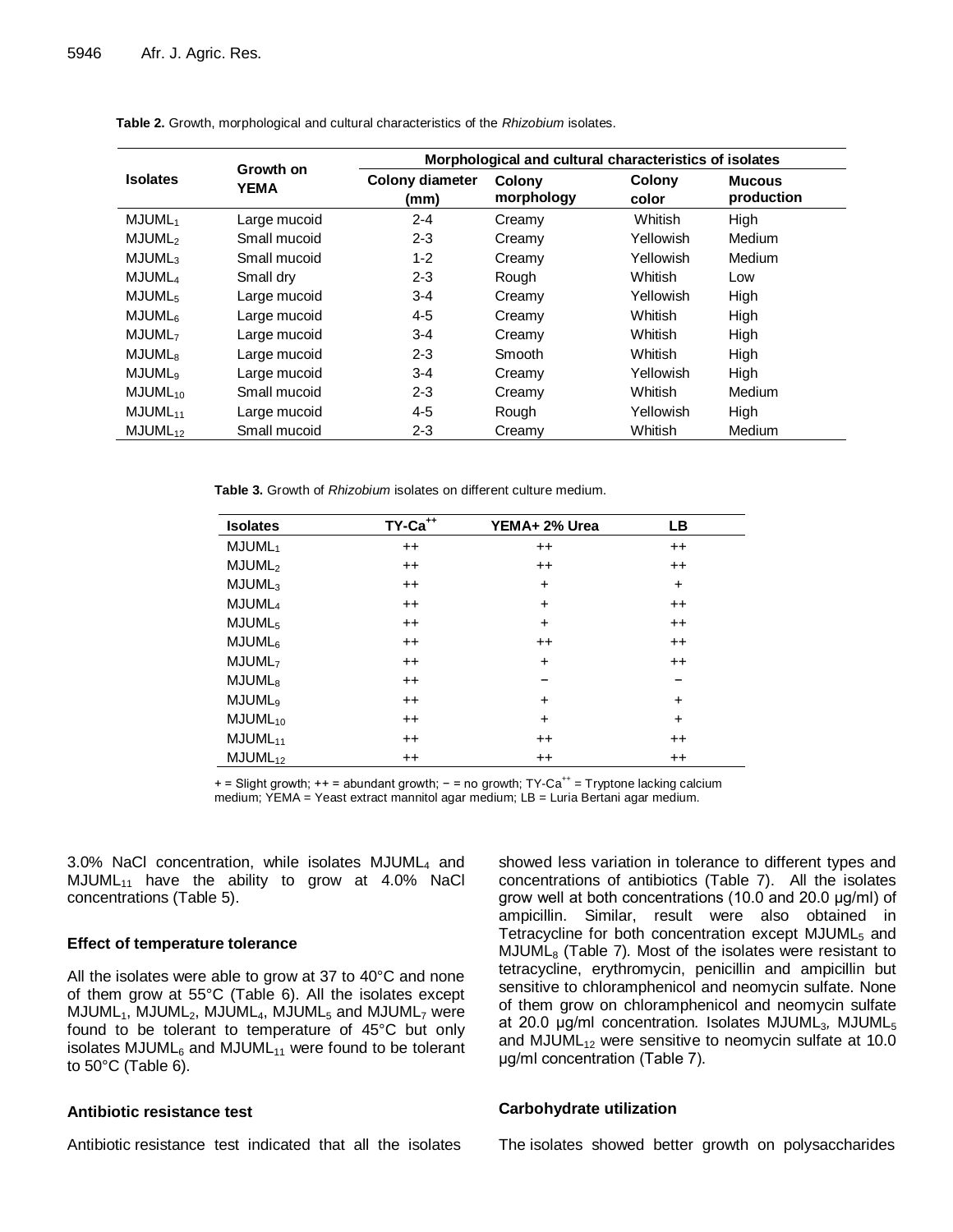| <b>Isolates</b>     | pH tolerance                 |           |            |           |        |            |         |                 |         |  |  |  |
|---------------------|------------------------------|-----------|------------|-----------|--------|------------|---------|-----------------|---------|--|--|--|
|                     | $pH = 4.0$                   | pH=4.5    | $pH = 5.0$ | pH=5.5    | pH=8.0 | $pH = 9.0$ | pH=10.0 | pH=11.0         | pH=12.0 |  |  |  |
| MJUML <sub>1</sub>  | $++$                         | $++$      | $++$       | $++$      | $++$   | $++$       | $++$    | $++$            |         |  |  |  |
| MJUML <sub>2</sub>  | $^{++}$                      | $^{++}$   | $^{++}$    | $^{++}$   | $++$   | $++$       | $++$    | $++$            |         |  |  |  |
| MJUML <sub>3</sub>  | -                            | $\ddot{}$ | $\ddot{}$  | $\ddot{}$ | $++$   | $++$       | $++$    | $\qquad \qquad$ |         |  |  |  |
| MJUML <sub>4</sub>  | -                            | $\ddot{}$ | $++$       | $++$      | $++$   | $++$       | $++$    | $++$            |         |  |  |  |
| MJUML <sub>5</sub>  | $\qquad \qquad \blacksquare$ | $\ddot{}$ | $\ddot{}$  | $++$      | $++$   | $++$       | $++$    | $++$            |         |  |  |  |
| MJUML <sub>6</sub>  | $^{++}$                      | $^{++}$   | $^{++}$    | $^{++}$   | $++$   | $++$       | $++$    | $++$            |         |  |  |  |
| MJUML <sub>7</sub>  | $\ddot{}$                    | $\ddot{}$ | $\ddot{}$  | $^{++}$   | $++$   | $++$       | $++$    | $\ddot{}$       |         |  |  |  |
| MJUML <sub>8</sub>  | -                            | $\ddot{}$ | $\ddot{}$  | $\ddot{}$ | $++$   | $++$       | $++$    |                 |         |  |  |  |
| MJUML <sub>9</sub>  |                              |           | $\ddot{}$  | $\ddot{}$ | $++$   | $++$       | $++$    | $+$             |         |  |  |  |
| $MJUML_{10}$        | -                            | -         | $\pm$      | $++$      | $++$   | $++$       | $++$    | -               |         |  |  |  |
| $MJUML_{11}$        | $+$                          | $^{++}$   | $^{++}$    | $^{++}$   | $++$   | $++$       | $++$    | $++$            |         |  |  |  |
| MJUML <sub>12</sub> |                              | $\ddot{}$ | $^{++}$    | $^{++}$   | $++$   | $++$       | $++$    | $++$            |         |  |  |  |

**Table 4.** Effect of *Rhizobium* isolates on the pH tolerance.

 $+$  = Slight growth;  $+$  = abundant growth;  $-$  = no growth.

**Table 5.** Effect of *Rhizobium* isolates on the salt tolerance.

| <b>Isolates</b>     | <b>Salt tolerance</b> |                  |           |                 |                  |  |  |  |  |  |  |
|---------------------|-----------------------|------------------|-----------|-----------------|------------------|--|--|--|--|--|--|
|                     | 1.0% NaCl             | <b>2.0% NaCl</b> | 3.0% NaCl | 3.5% NaCl       | <b>4.0% NaCl</b> |  |  |  |  |  |  |
| MJUML <sub>1</sub>  | $^{++}$               | $^{++}$          |           |                 |                  |  |  |  |  |  |  |
| MJUML <sub>2</sub>  | $^{++}$               | $^{++}$          |           |                 |                  |  |  |  |  |  |  |
| MJUML <sub>3</sub>  | $^{++}$               | $^{++}$          |           |                 |                  |  |  |  |  |  |  |
| MJUML <sub>4</sub>  | $^{++}$               | $^{++}$          | $^{++}$   | $^{++}$         | +                |  |  |  |  |  |  |
| MJUML <sub>5</sub>  | $^{++}$               | $^{++}$          | $\ddot{}$ |                 |                  |  |  |  |  |  |  |
| MJUML <sub>6</sub>  | $^{++}$               | $^{++}$          |           |                 |                  |  |  |  |  |  |  |
| MJUML <sub>7</sub>  | $^{++}$               | $^{++}$          |           |                 |                  |  |  |  |  |  |  |
| MJUML <sub>8</sub>  | $^{++}$               | $^{++}$          |           |                 |                  |  |  |  |  |  |  |
| MJUML <sub>9</sub>  | $^{++}$               | $^{++}$          |           |                 |                  |  |  |  |  |  |  |
| $MJUML_{10}$        | $^{++}$               | $^{++}$          |           |                 |                  |  |  |  |  |  |  |
| $MJUML_{11}$        | $^{\mathrm{++}}$      | $^{++}$          | $^{++}$   | $^{\mathrm{+}}$ | $^{++}$          |  |  |  |  |  |  |
| MJUML <sub>12</sub> | $^{\mathrm{++}}$      | $^{\mathrm{++}}$ | $\ddot{}$ |                 |                  |  |  |  |  |  |  |

 $+$  = Slight growth;  $++$  = abundant growth;  $-$  = no growth.

and sugar alcohols followed by disaccharides and monosaccharides (Table 8). In general, the isolates showed better growth on polysaccharides and sugar alcohols than monosaccharides except D-sucrose and maltose (Table 8).

## **Phosphate solubilizing ability**

In our study, no isolates had shown the phosphate solubilizing ability on Soild Sperber media.

## *Greenhouse experiment*

Out of twelve, eight potential *Rhizobium* isolates were

selected for greenhouse experiment (Table 9). All the isolates have the ability to form the nodules on the roots of haricot bean (Figure 2). *Rhizobium* inoculated plants showed clear difference compared negative control (Figure 3). The negative control plants were shorter and thinner compared to plants inoculated with *Rhizobium*  isolates, which have the profound green leaves (Figure 3). The positive control and *Rhizobium* inoculated plants having the similar physical appearance but the inoculated plants showed pink colored nodules in the root system. Shoot dry weight, shoot nitrogen content, number of nodules, nodules dry weight per root system and symbiotic effectiveness of isolates showed clear variations ( $p < 0.05$ ) among the isolates (Table 9). Plants inoculated with isolate  $MJUML_{11}$  showed the highest number of nodules followed by isolate  $MJUML_1$  and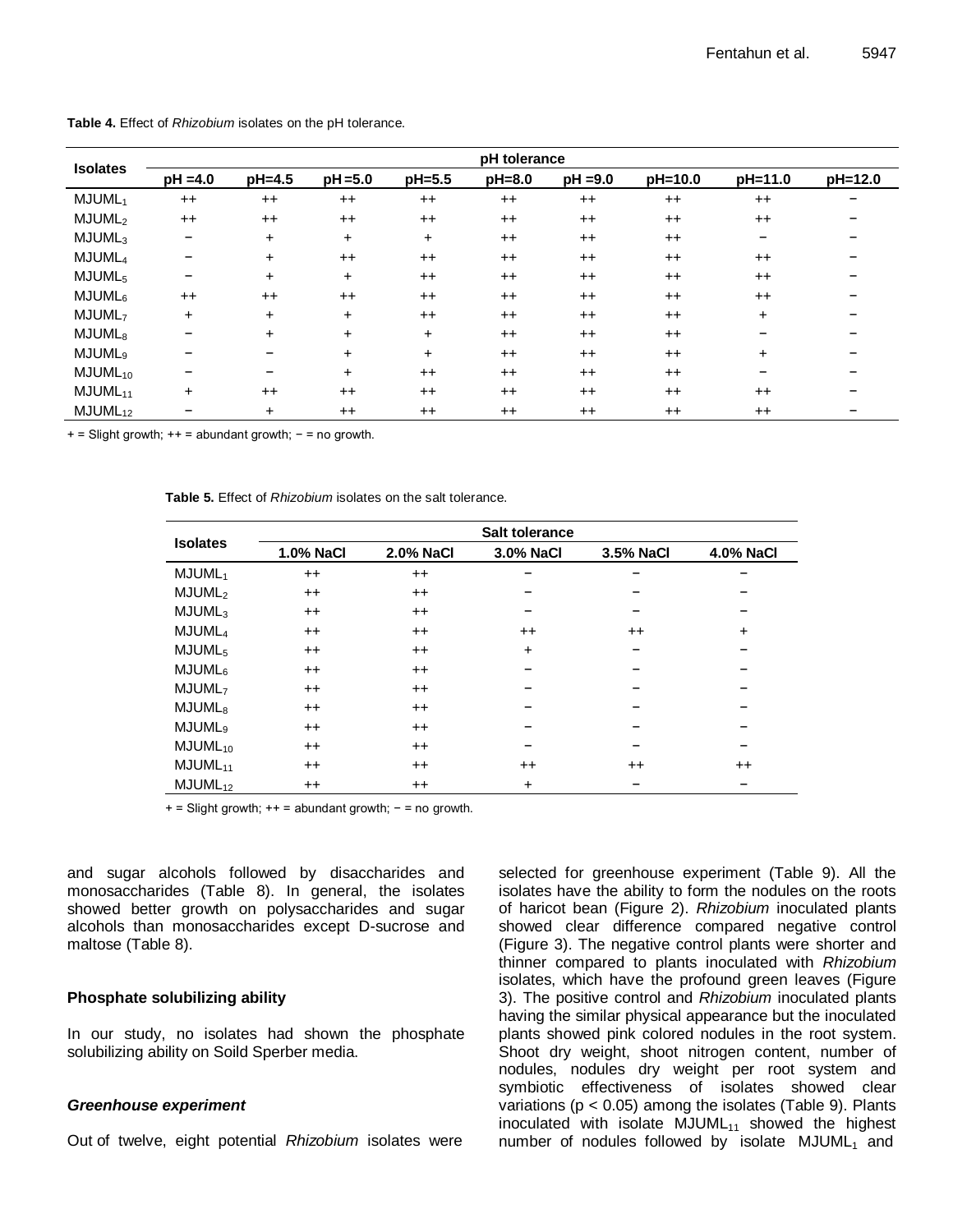

**Figure 1.** Effect of *Rhizobium* isolates on the generation mean time.

| Table 6. Effect of Rhizobium isolates on the temperature tolerance. |  |  |  |  |  |  |
|---------------------------------------------------------------------|--|--|--|--|--|--|
|---------------------------------------------------------------------|--|--|--|--|--|--|

| <b>Isolates</b>    | <b>Temperature tolerance</b> |                |                |                |                |  |  |  |  |
|--------------------|------------------------------|----------------|----------------|----------------|----------------|--|--|--|--|
|                    | $35^{\circ}$ C               | $40^{\circ}$ C | $45^{\circ}$ C | $50^{\circ}$ C | $55^{\circ}$ C |  |  |  |  |
| MJUML <sub>1</sub> | $++$                         | $++$           |                |                |                |  |  |  |  |
| MJUML <sub>2</sub> | $^{++}$                      | $++$           |                |                |                |  |  |  |  |
| MJUML <sub>3</sub> | $^{++}$                      | $++$           | $\ddot{}$      |                |                |  |  |  |  |
| MJUML <sub>4</sub> | $^{++}$                      | $++$           |                |                |                |  |  |  |  |
| MJUML <sub>5</sub> | $^{++}$                      | $++$           |                |                |                |  |  |  |  |
| MJUML <sub>6</sub> | $^{++}$                      | $++$           | $\ddot{}$      | $+$            |                |  |  |  |  |
| MJUML <sub>7</sub> | $^{++}$                      | $++$           |                |                |                |  |  |  |  |
| MJUML <sub>8</sub> | $^{\mathrm{+}}$              | $++$           | $\ddot{}$      |                |                |  |  |  |  |
| MJUM <sub>9</sub>  | $^{++}$                      | $++$           | $\ddot{}$      |                |                |  |  |  |  |
| $MJUML_{10}$       | $^{\mathrm{+}}$              | $++$           | $\ddot{}$      |                |                |  |  |  |  |
| $MJUML_{11}$       | $^{++}$                      | $++$           | $\ddot{}$      | $\div$         |                |  |  |  |  |
| $MJUML_{12}$       | $^{++}$                      | $++$           | $\ddot{}$      |                |                |  |  |  |  |

+ = Slight growth; ++ = abundant growth; - = no growth.

**Table 7.** Effect of *Rhizobium* isolates on the antibiotic sensitivity.

|                     | <b>Antibiotics sensitivity</b> |                    |                         |       |              |         |                     |           |                         |       |                   |           |
|---------------------|--------------------------------|--------------------|-------------------------|-------|--------------|---------|---------------------|-----------|-------------------------|-------|-------------------|-----------|
| <b>Isolates</b>     |                                | <b>Ampicilline</b> | <b>Chloram-phenicol</b> |       | Erythromycin |         | <b>Tetracycline</b> |           | <b>Neomycin sulfate</b> |       | <b>Penicillin</b> |           |
|                     | 10.0                           | 20.0               | 10.0                    | 20.0  | 10.0         | 20.0    | 10.0                | 20.0      | 10.0                    | 20.0  | 10.0              | 20.0      |
|                     | ug/ml                          | ug/ml              | µg/ml                   | µg/ml | µg/ml        | ug/ml   | µg/ml               | µg/ml     | ug/ml                   | ug/ml | <u>µg</u> /ml     | µg/ml     |
| MJUML <sub>1</sub>  | $++$                           | $++$               | $\ddot{}$               |       | $++$         | $++$    | $++$                | $+$       | $\ddot{}$               |       | $++$              | $\ddot{}$ |
| MJUML <sub>2</sub>  | $^{++}$                        | $++$               | $+$                     | -     | $^{++}$      | $^{++}$ | $++$                | $+$       | $\ddot{}$               | -     | $++$              | ÷         |
| MJUML <sub>3</sub>  | $++$                           | $++$               | $\pm$                   |       | -            | -       | $++$                | $+$       |                         |       | $++$              | $\ddot{}$ |
| MJUML <sub>4</sub>  | $^{++}$                        | $++$               | $\ddot{}$               | -     | $^{++}$      | $++$    | $++$                | $+$       | $\ddot{}$               | -     | $++$              | +         |
| MJUML <sub>5</sub>  | $++$                           | $++$               | $++$                    |       | $++$         | $++$    | $++$                |           |                         |       | $++$              | +         |
| MJUML <sub>6</sub>  | $++$                           | $++$               | $+$                     | -     | $++$         | $++$    | $++$                | $+$       | $+$                     |       | $++$              |           |
| MJUML <sub>7</sub>  | $++$                           | $++$               | $++$                    |       | $^{++}$      | $++$    | $++$                | $++$      | $++$                    |       | $++$              | +         |
| MJUML <sub>8</sub>  | $++$                           | $++$               | $\ddot{}$               | -     | $\pm$        | -       | $++$                | -         | ÷                       |       | ÷                 |           |
| MJUML <sub>9</sub>  | $++$                           | $\ddot{}$          | $\pm$                   | -     | $++$         | -       | $++$                | $+$       | ÷                       |       | $++$              | +         |
| $MJUML_{10}$        | $^{++}$                        | $++$               | $++$                    |       | $+$          | -       | $++$                | $+$       | $\ddot{}$               |       | $++$              | +         |
| $MJUML_{11}$        | $^{++}$                        | $++$               | $\ddot{}$               | -     | $^{++}$      | $++$    | +                   | $+$       | $\ddot{}$               |       | $\ddot{}$         |           |
| MJUML <sub>12</sub> | $^{++}$                        | $++$               | $\pm$                   |       | $++$         | $++$    | $++$                | $\ddot{}$ |                         |       | ÷                 |           |

+ = Slight growth; ++ = abundant growth; − = no growth.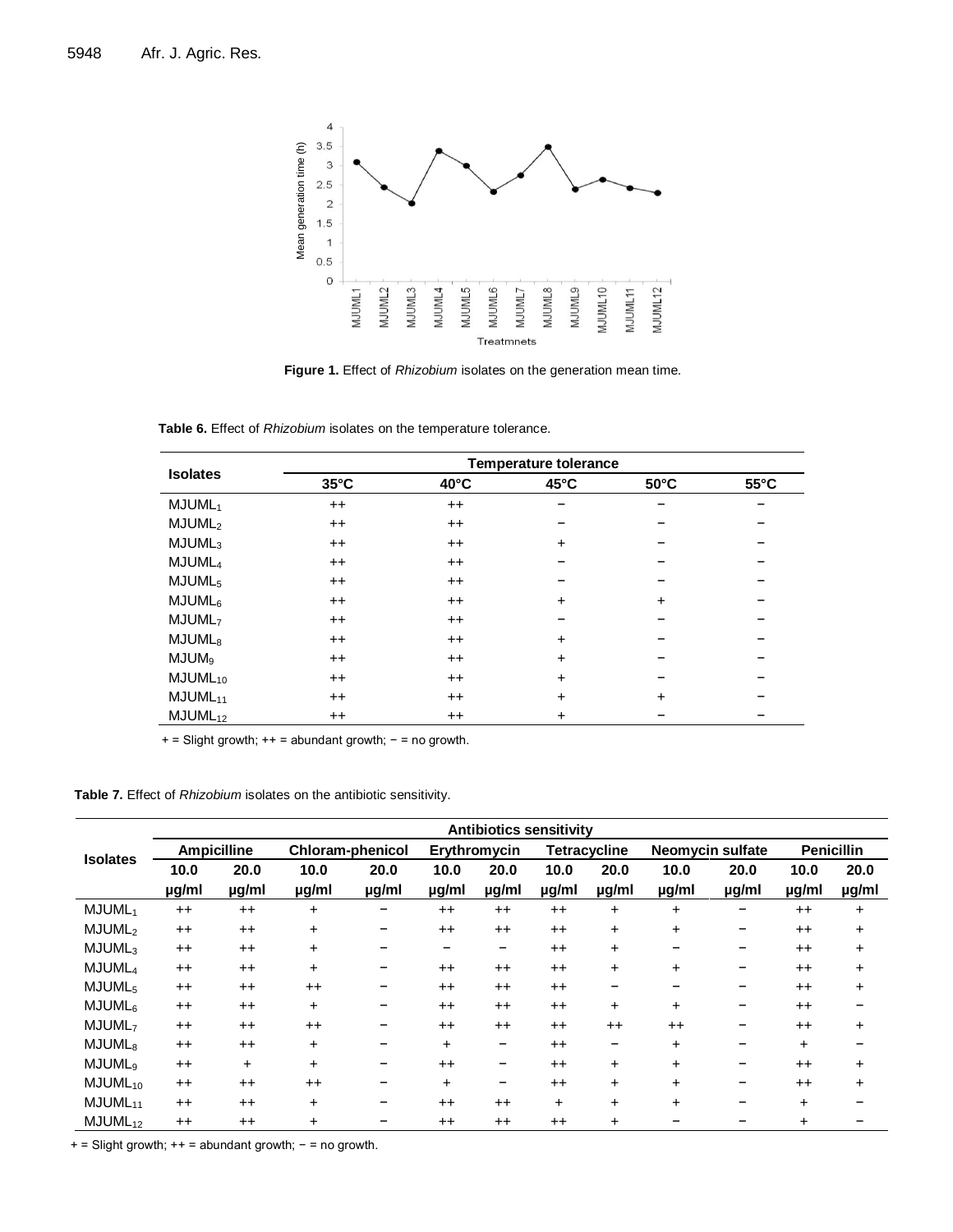|                           |            |           |                |                |                 | <b>Carbohydrate utilization</b> |            |               |                |               |          |
|---------------------------|------------|-----------|----------------|----------------|-----------------|---------------------------------|------------|---------------|----------------|---------------|----------|
| <b>Isolates</b>           | D-mannitol | D-sucrose | <b>Dextrin</b> | <b>Maltose</b> | <b>Inositol</b> | <b>Glucose</b>                  | D-fructose | <b>Starch</b> | <b>Mannose</b> | <b>Xylose</b> | Glycerol |
| MJUML <sub>1</sub>        | $^{++}$    | $^{++}$   | $++$           | $++$           | +               | $\pm$                           | $\pm$      | $^+$          |                |               |          |
| MJUML <sub>2</sub>        | $^{++}$    | $^{++}$   | $++$           | $+$            |                 |                                 | ÷.         |               |                |               |          |
| MJUML <sub>3</sub>        | $++$       | $\ddot{}$ |                |                |                 |                                 |            |               |                |               |          |
| MJUML <sub>4</sub>        | -          | $^{++}$   |                |                | $++$            |                                 | $\ddot{}$  |               |                |               |          |
| MJUML <sub>5</sub>        | $+$        | $++$      | +              |                |                 |                                 |            |               |                |               |          |
| MJUML <sub>6</sub>        | $^{++}$    | $^{++}$   | $++$           |                |                 |                                 |            |               |                |               |          |
| MJUML <sub>7</sub>        | $+$        | $++$      |                |                |                 |                                 |            |               |                |               |          |
| MJUML <sub>8</sub>        |            |           |                |                |                 |                                 | $++$       |               |                |               |          |
| <b>MJUML</b> <sub>9</sub> | ÷          |           |                |                |                 |                                 |            |               |                |               |          |
| $MJUML_{10}$              | $\div$     | $\div$    |                | $++$           |                 |                                 |            |               |                |               |          |
| $MJUML_{11}$              | $\div$     | $++$      |                |                | $\pm$           | $++$                            |            |               |                |               |          |
| $MJUML_{12}$              | $++$       | $++$      |                |                |                 | $^{++}$                         |            |               |                |               |          |

**Table 8.** Effect of *Rhizobium* isolates on the utilization of carbohydrate.

+ = Slight growth; ++ = abundant growth; − = no growth.

 $MJUML_{12}$ , respectively (Table 9). However, the least number of nodules was recorded in plants inoculated with isolate  $MJUML<sub>3</sub>$ . The highest nodule dry weight was recorded in plants inoculated with isolate MJUML<sub>1</sub> Nevertheless, the lowest nodule dry weight was observed in plants inoculated with isolate  $MJUML_{12}$  (Table 9).

Moreover, the highest shoot dry weights were recorded from plants inoculated with isolate  $MJUML_{11}$  and  $MJUML_1$  while the least dry weight was recorded in plants inoculated with isolate MJUML<sup>3</sup> (Table 9). The highest symbiotic effectiveness was recorded in isolate  $MJUML<sub>1</sub>$ , while the lowest was recorded in MJUML $_3$ . Regression analysis between shoot nitrogen content, shoot dry weight and nodule dry weight per root system of haricot bean showed a positive correlation  $(R^2 = 0.98, p < 0.05)$  was between shoot nitrogen content and shoot dry weight, while a poor correlation ( $R^2 = 0.45$ , p = 0.05) was observed between nodule dry weight and shoot

dry weight of haricot bean (Figure 4A and B).

## **DISCUSSION**

Our results indicate that all the isolates were gram negative rod and were failed to absorb Congo red pigments showing the characteristics features of the family *Rhizobiaceae*. The isolates also were not capable to change the color of Bromo-cresol purple in glucose peptone agar medium and exhibiting a poor growth on the medium and exhibiting a poor growth on the medium. Isolates except MJUML<sub>4</sub>, MJUML<sub>8</sub> and MJUML<sub>11</sub> showed creamy growth on peptone yeast medium exhibiting the typical characteristic of *Rhizobium tropici* (Martinez-Romero et al., 1991). The isolates  $MJUML<sub>4</sub>$  and  $MJUML<sub>11</sub>$  showed the rough colony morphology, may belongs to *Rhizobium gallicum*, while isolate MJUML<sub>11</sub> showed the smooth colony morphology may be belongs to *R.* 

*leguminosarum* bv *phaseoli* (Silva et al., 2003). Workalemahu (2006) reported that almost all common bean nodulating rhizobia exhibited smooth gummy colony except AUPR9 and AUPR10 isolate, which showed rough colony morphology. However, isolate AUPR8 isolate displayed creamy colony morphology on peptone yeast agar medium. Andrade et al. (2002) reported that isolates having the ability to grow on LB, TY-Ca<sup>++</sup> and YEMA containing 2% urea were characterized as *R. tropici*. Our results are in agreement with the earlier finding because almost all the isolates were grown on  $LB$ , TY-  $Ca^{++}$  and YEMA containing 2% urea except isolate MJUML<sub>8</sub> (Andrade et al.*,* 2002).

The response of various isolates against the different concentration of NaCl indicated that almost all the isolates having the capacity to tolerate against the 1 and 2% NaCl concentration. Isolate  $MJUML<sub>4</sub>$  and  $MJUML<sub>11</sub>$  showed maximum growth compared to other isolates in response to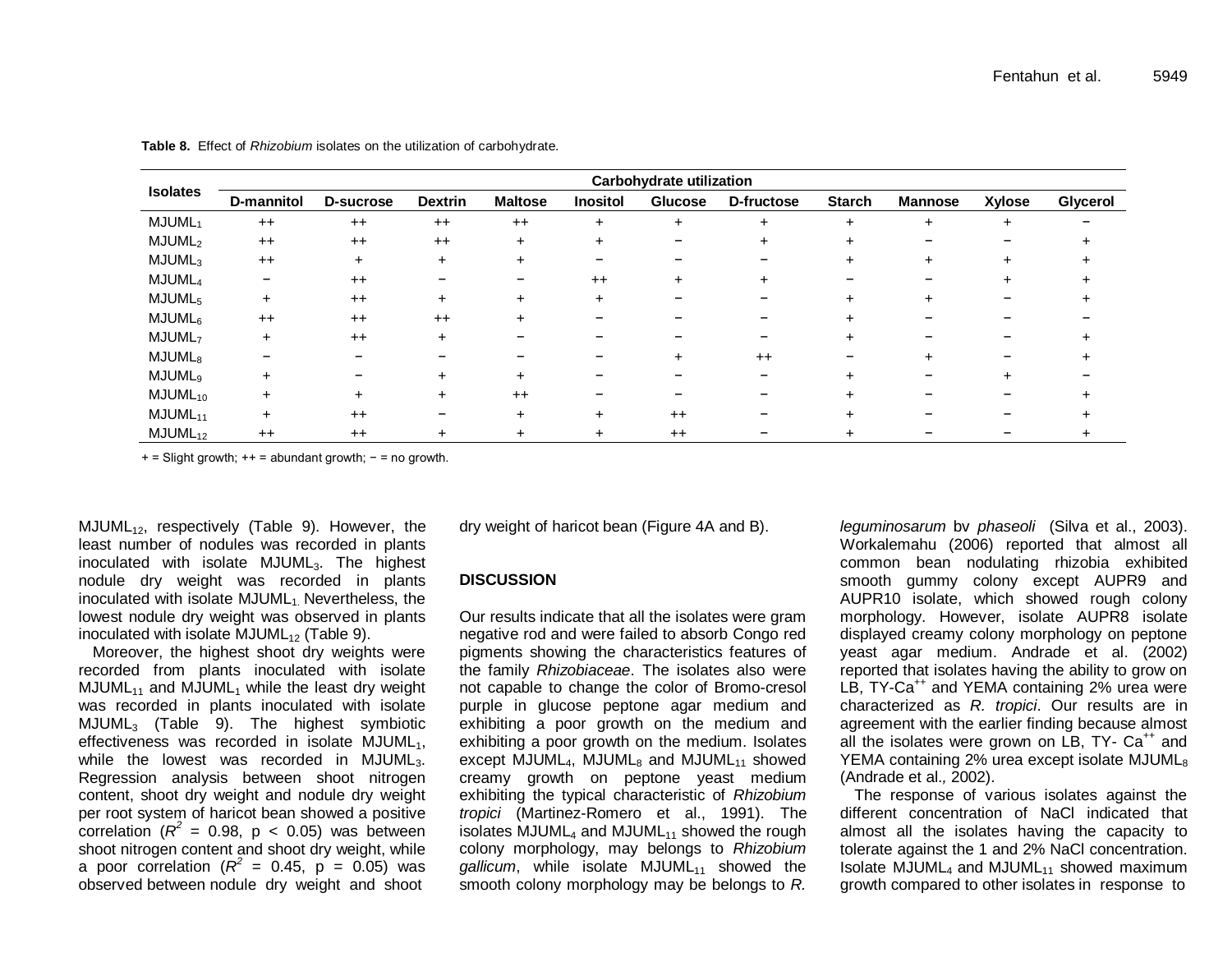

**Figure 2.** Root nodules of haricot bean inoculated with  $MJUML<sub>1</sub>$  and  $MJUML<sub>11</sub>$  isolates.



Figure 3. Comparison of negative and positive control treatments with MJUML<sub>1,</sub> and MJUML<sub>11</sub> isolates.

| <b>Treatments</b>   | Shoot dry weight<br>per plant | <b>Shoot N content</b><br>(%) per plant | Number of nodule<br>per root system | Nodule dry weight<br>per root system |
|---------------------|-------------------------------|-----------------------------------------|-------------------------------------|--------------------------------------|
| Control+ve          | $2.91 \pm 0.13^e$             | $1.52 \pm 0.06^d$                       | -                                   |                                      |
| Control-ve          | $2.27 \pm 0.19$ <sup>t</sup>  | $0.80 \pm 0.19^e$                       |                                     |                                      |
| MJUML <sub>1</sub>  | $4.59 \pm 0.09^b$             | $3.20 \pm 0.07^b$                       | $129.6 \pm 6.95^{\circ}$            | $0.78 \pm 0.05^{\circ}$              |
| MJUML <sub>3</sub>  | $3.27 \pm 0.07$ <sup>de</sup> | $1.67 \pm 0.17$ <sup>d</sup>            | $46.2 \pm 2.54$ <sup>9</sup>        | $0.24 \pm 0.02$ <sup>cd</sup>        |
| MJUML <sub>4</sub>  | $3.65 \pm 0.15^{cd}$          | $2.39 \pm 0.16^c$                       | $98.4 \pm 3.97$ <sup>d</sup>        | $0.64 \pm 0.05^b$                    |
| MJUML <sub>6</sub>  | $3.56 \pm 0.22^{cd}$          | $2.28 \pm 0.09^c$                       | $84.8 \pm 5.12^e$                   | $0.28 \pm 0.02$ <sup>c</sup>         |
| MJUML <sub>8</sub>  | $3.52 \pm 0.12^{cd}$          | $2.20 \pm 0.08$ <sup>c</sup>            | $62.6 \pm 3.28$ <sup>f</sup>        | $0.72 \pm 0.03^{ab}$                 |
| MJUML <sub>10</sub> | $3.81 \pm 0.29$ <sup>c</sup>  | $2.23 \pm 0.05$ °                       | $118.0 \pm 4.60$ <sup>c</sup>       | $0.32 \pm 0.02$ <sup>c</sup>         |
| MJUML <sub>11</sub> | $5.27 \pm 0.21$ <sup>a</sup>  | $3.92 \pm 0.18^a$                       | 141.6±5.49 <sup>a</sup>             | $0.68 \pm 0.03^b$                    |
| MJUML <sub>12</sub> | $4.33 \pm 0.11^b$             | $3.08 \pm 0.11^b$                       | $128.8 \pm 6.94$ <sup>bc</sup>      | $0.18 \pm 0.02^{\circ}$              |

**Table 9.** Effect of *Rhizobium* isolates on the shoot dry weight, nitrogen content, number of nodules and nodule dry weight per root system of haricot bean.

\*Values within each column followed by the same letter are not significantly different (DMRT, p<0.05). Data represent  $±$  standard error (n = 5)

NaCl concentrations at higher NaCl concentration. Our results are in line with the finding Zerhari et al. (2000) that reported that the fast growing *Rhizobium* generally grew well at 3 to 4% NaCl concentration. Similarly, Zahran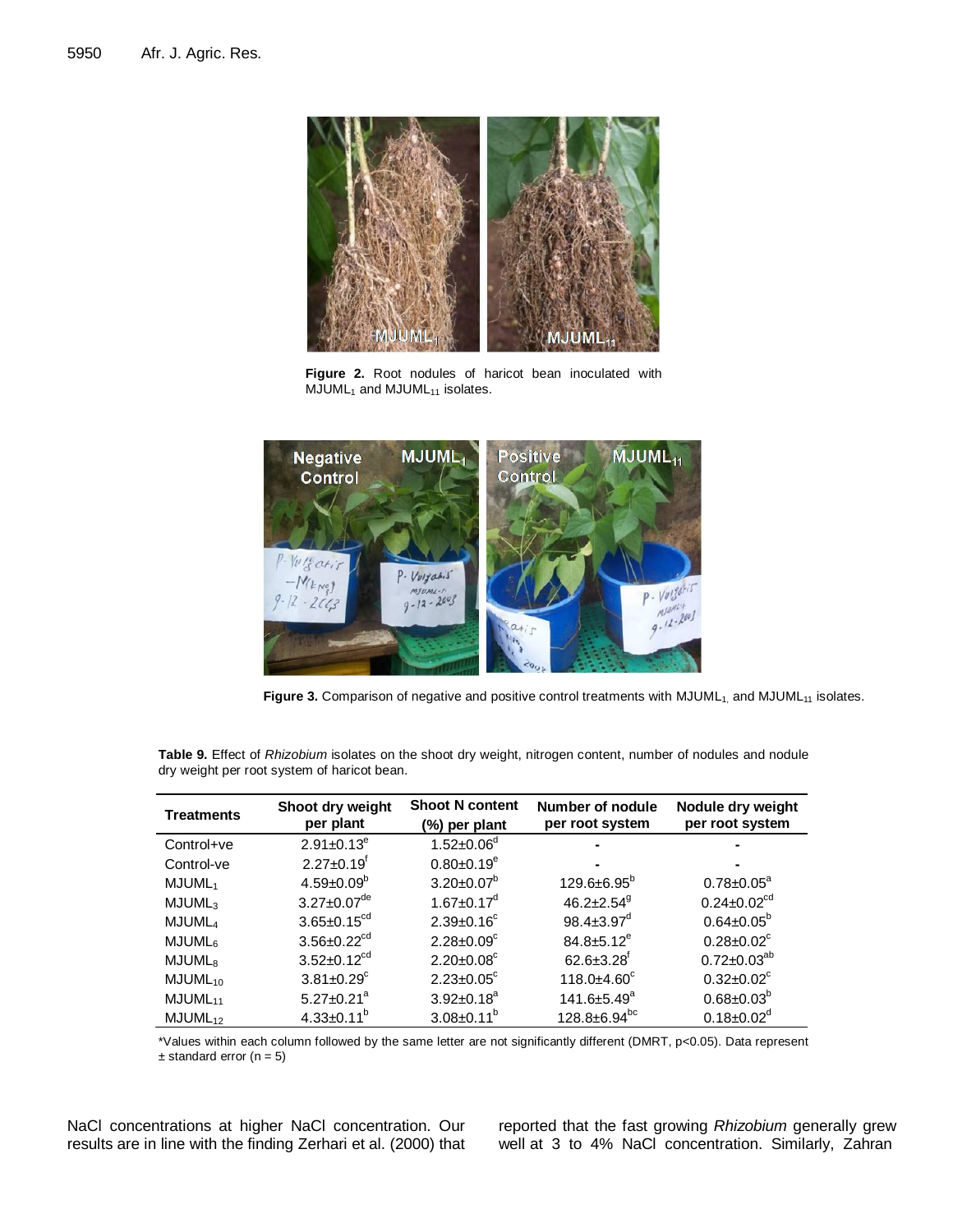

**Figure 4.** Regression analysis between shoot nitrogen content, shoot dry weight and nodule dry weight per root system of haricot bean (A) Regression analysis between shoot nitrogen content and shoot dry weight of haricot bean (B) Regression analysis between nodule dry weight and shoot dry weight of haricot bean  $(n = 5)$ .

(1999) also reported that mostly fast growing rhizobial isolates could tolerate more than 2% NaCl concentration than slow growing isolates which were highly sensitive to salt at less than 1% NaCl. However, Hussain et al. (2002) reported that the inoculation of salt tolerant *Rhizobium* to saline soil improved the shoot dry weight, nitrogen fixation and number of nodules per root system.

The results of carbohydrate utilization showed that isolates having better growth on polysaccharides and sugar alcohols compared to di- and monosaccharide because the catabolism of mono and disaccharides are widespread in fast growing Rhizobia. In the present study most of the isolates utilized dextrin as a carbon source, which indicate that they belongs to *R. tropici* because other species of the *Rhizobium* were not able to utilize the dextrin as carbon source (Hungria and Vargas, 2000). It was revealed from our results that most of the isolates

grow well at both at low and high pH. The isolates  $MJUML_1$ ,  $MJUML_2$ ,  $MJUML_6$ ,  $MJUML_7$  and  $MJUML_{11}$ grow well in between pH 4.0 and 11.0. This indicates that these isolates have the potential to be used as inoculants in acidic soils. It was evident from the previous reports that the soil acidity is the major limiting factors for the production of haricot bean in Ethiopia (Ayalew, 2011). Therefore, these acid tolerant *Rhizobium* isolates may play a great role in improving the yield and production of haricot bean in this region and also having the utmost agronomic and ecological importance in relation to development of sustainable agricultural system.

Broad range of antibiotics was tested for the competitive ability of the *Rhizobium* isolates in the soil causing effective nodulation in plants. Our results indicate that the inoculation of *Rhizobium* isolates to plant increased the plant growth, nodule numbers showing their competitive ability in soil as indicated by Brockwell et al. (1995) in their experiment. The highest competition ability may directly influence the  $N_2$ -fixing ability of the plant correlated with the increase in the yield (Thies et al., 2001). Almost, all the isolates exhibit their growth between 35 and 40°C except few showed the slight growth between 45 and 50°C. This result may strengthen the findings of earlier reports [\(Zahran,](http://www.ncbi.nlm.nih.gov/sites/entrez?cmd=search&db=PubMed&term=%20Zahran%2BHH%5bauth%5d) 1999; Hungria and Vargas, 2000). However, Argaw (2007) recovered the high temperature (50°C) tolerant strains from the soil of eastern Ethiopia. The high soil temperature was a major problem for biological nitrogen fixation in leguminous crops because the high temperature may check the bacterial infection in host plant. In general, the optimum temperature for the growth of rhizobia ranges from 28 to 30°C (Graham, 1992). However, if the rhizobia grow at high temperatures it does not mean that it is an efficient  $N<sub>2</sub>$ -fixer but rather than this the survival of the strains has been increased during thermal stress (Michiels et al., 1994).

It is evident from our results that there is a significant increase in the shoot dry weight of plants inoculated with *Rhizobium* isolates compared to un-inoculated control. The isolates which gave the least number of nodules produced 12.3% more dry matter than the un-inoculated control. Similarly, there is significant difference in shoot N content compared to positive and negative except MJUML<sub>3</sub>. However, isolate MJUML<sub>11</sub> fix more N than other treatments. As compared to different parameters tested, two isolates  $MJUML_{11}$  and and  $MJUML_1$  found best in terms of shoot dry weight, nitrogen content nodule dry weight and number of nodule per root system. Our result is in agreement with the previous results previous reports (Adamu et al., 2001) showed the significant variations in shoot dry weight and nodule dry weight, number of nodule and shoot N content of faba bean between inoculated and control treatments. The results indicated that there is good correlation between shoot nitrogen content and shoot dry weight and a poor correlation between shoot dry weight and nodules dry